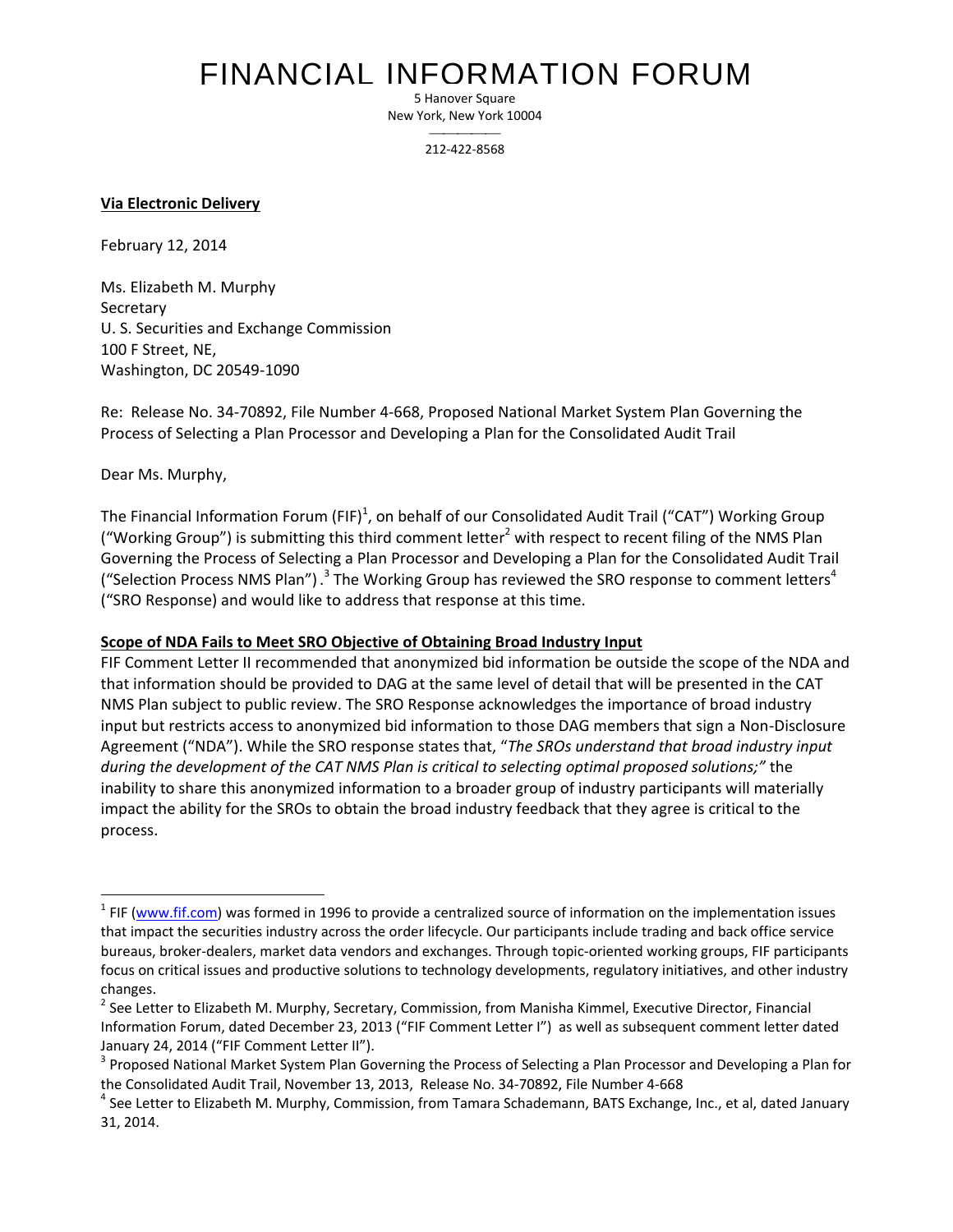In reviewing the CAT RFP v2.0,<sup>5</sup> FIF notes that the SROs have added a new section (Section 1.11.4) which discusses confidentiality of RFP responses. This section acknowledges that, "the NMS Plan, and related SEC filings in connection with SEC approval of the NMS Plan, will include descriptions of the RFP responses, which may be made anonymous and, in some cases, may be specific and include or imply the identity of a Bidder." Clearly, information relevant to describing the RFP responses will be made public. Given that Bidders cannot change their bids until after the CAT NMS Plan is approved, we do not believe industry discussion of this level of detail as part of the CAT NMS Plan development in any way impairs the fairness of the process. On the contrary, by allowing DAG members to consult with other industry participants we ensure that critical issues are raised and addressed in the CAT NMS Plan.

If it is not possible to share Bidder information even in an anonymized fashion without an NDA, FIF recommends that the scope of the NDA be limited to proprietary information provided by the Bidders. Specifically, all DAG discussions that are not related to proprietary Bidder information should not be subject to the NDA and instead be subject to confidentiality guidelines established at the inception of DAG.<sup>6</sup>

Additionally, a process should be established by which key issues can be further abstracted from proprietary Bid information in order to be brought to a broader group of industry participants. The CAT RFP v2.0, Section 1.11.4(3) supports such a process in that it allows for Bidder proprietary information to be reclassified at SRO request. If need be, a dialogue with Bidders could be established prior to releasing abstracted information.

The importance of broad industry participation cannot be underestimated. DAG currently includes ten broker dealers, one front office service bureau, the OCC and three industry associations. Without the ability to discuss DAG materials with a broader group (including non-DAG members of the industry associations), it is not possible to understand the implications of CAT processor functionality on the myriad of business models and firm types. We will not be developing an industry solution or uncover relevant concerns without the ability to discuss these issues with additional industry participants.

## **Terms of NDA Require Clarification**

The SRO response makes two comments with respect to functional separation that raise questions. First, they state:

In addition, it will be a requirement of the SROs that no member of the Advisory Committee nor DAG will have affiliations with bidding entities, unless such members have functional separation between their representatives on the DAG and their representatives involved with entities preparing or participating in a bid similar to those restrictions imposed on Bidding SROs under Section V(D) of the Selection Plan.

They also state:

Although Bidding SROs are required to maintain the functional separation suggested by the commenter, it will not be practical for all SROs to isolate their employees that participate in the bid evaluation and selection process, as varying skillsets will be required to fully evaluate the bids. Many SROs are faced with resource constraints and would be unable to wall off certain personnel without either decreasing the expertise available to evaluate bids or having inadequate resources to manage their business/commercial functions.

FIF requests clarification on the following:

What is meant by the term "affiliations with bidding entities"?

 $\overline{a}$ <sup>5</sup> Available at<http://catnmsplan.com/process/>

 $^6$  Current confidentiality guidelines require DAG members sharing information (within their firms or to association members) to label information as "for discussion purposes only and not intended for further distribution." As noted in FIF Comment Letter II, much of the information shared at DAG has been produced by DAG industry members.